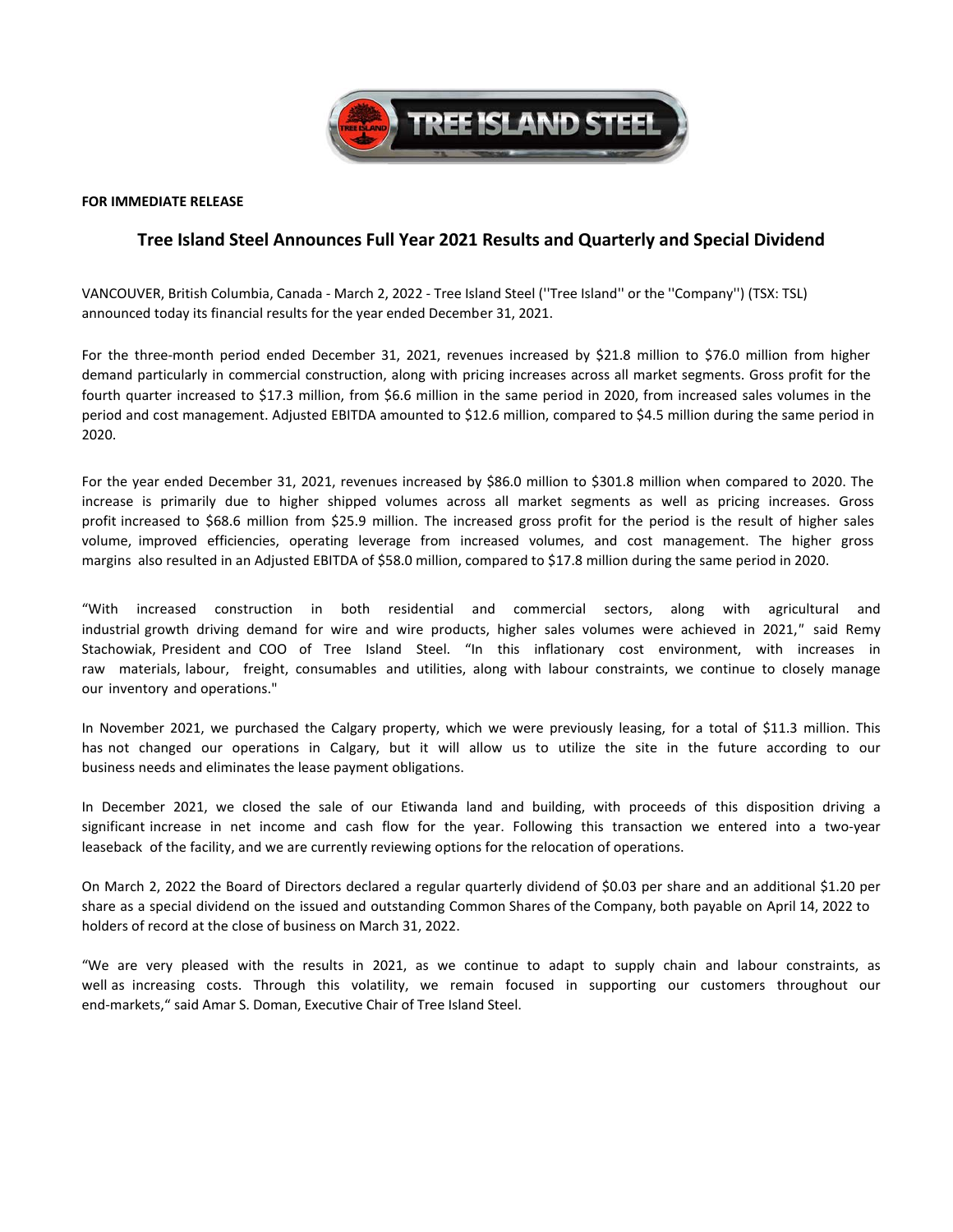

# **RESULTS FROM OPERATIONS**

*(\$'000 unless otherwise stated)*

|                                              |              | <b>Three Months Ended</b> |              | Year Ended   |  |
|----------------------------------------------|--------------|---------------------------|--------------|--------------|--|
|                                              | December 31, |                           |              | December 31, |  |
|                                              | 2021         | 2020                      | 2021         | 2020         |  |
| Revenue                                      | 75,954       | 54,199                    | 301,848      | 215,894      |  |
| Cost of sales                                | (57, 191)    | (46, 105)                 | (227, 378)   | (184,008)    |  |
| Depreciation                                 | (1,440)      | (1, 487)                  | (5,843)      | (6,036)      |  |
| Gross profit                                 | 17,323       | 6,607                     | 68,627       | 25,850       |  |
| Selling, general and administrative expenses | (5,833)      | (3, 397)                  | (16, 367)    | (13, 954)    |  |
| Operating income                             | 11,490       | 3,210                     | 52,260       | 11,896       |  |
| Foreign exchange loss                        | (373)        | (226)                     | (140)        | (173)        |  |
| Gain on property, plant and equipment        | 63,897       |                           | 63,896       | 5            |  |
| Financing expenses                           | (679)        | (590)                     | (2, 532)     | (4, 335)     |  |
| Other expenses                               | (4)          | (20)                      | (6)          | (217)        |  |
| Income before income taxes                   | 74,331       | 2,374                     | 113,478      | 7,176        |  |
| Income tax expense                           | (15, 290)    | (682)                     | (25, 507)    | (2,045)      |  |
| Net income                                   | 59,041       | 1,692                     | 87,971       | 5,131        |  |
| Net income per share                         | 2.08         | 0.06                      | 3.09         | 0.18         |  |
| Dividends per share                          | 0.08         | 0.02                      | 0.22         | 0.08         |  |
|                                              | December 31, |                           | December 31, |              |  |
| Financial position as at:                    |              | 2021                      |              | 2020         |  |
| <b>Total assets</b>                          |              | 225,806                   |              | 146,549      |  |
| Total non-current financial liabilities      |              | 38,907                    |              | 71,236       |  |
| <b>Adjusted EBITDA</b>                       |              |                           |              |              |  |
| (\$'000 unless otherwise states)             |              |                           |              |              |  |
|                                              |              | <b>Three Months Ended</b> |              | Year Ended   |  |
|                                              | December 31, |                           |              | December 31, |  |

|                              |        | 5000110001011 |        |        |  |
|------------------------------|--------|---------------|--------|--------|--|
|                              | 2021   | 2020          | 2021   | 2020   |  |
| Operating income             | 11,490 | 3,210         | 52,260 | 11,896 |  |
| Add back depreciation        | 1,440  | 1,487         | 5,843  | 6,036  |  |
| Foreign exchange loss        | (373)  | (226)         | (140)  | (173)  |  |
| Adjusted EBITDA <sup>1</sup> | 12,557 | 4,471         | 57,963 | 17,759 |  |

*<sup>1</sup> See definition on Adjusted EBITDA in Section 2 NON‐IFRS MEASURES of the December 31, 2021, MD&A.*